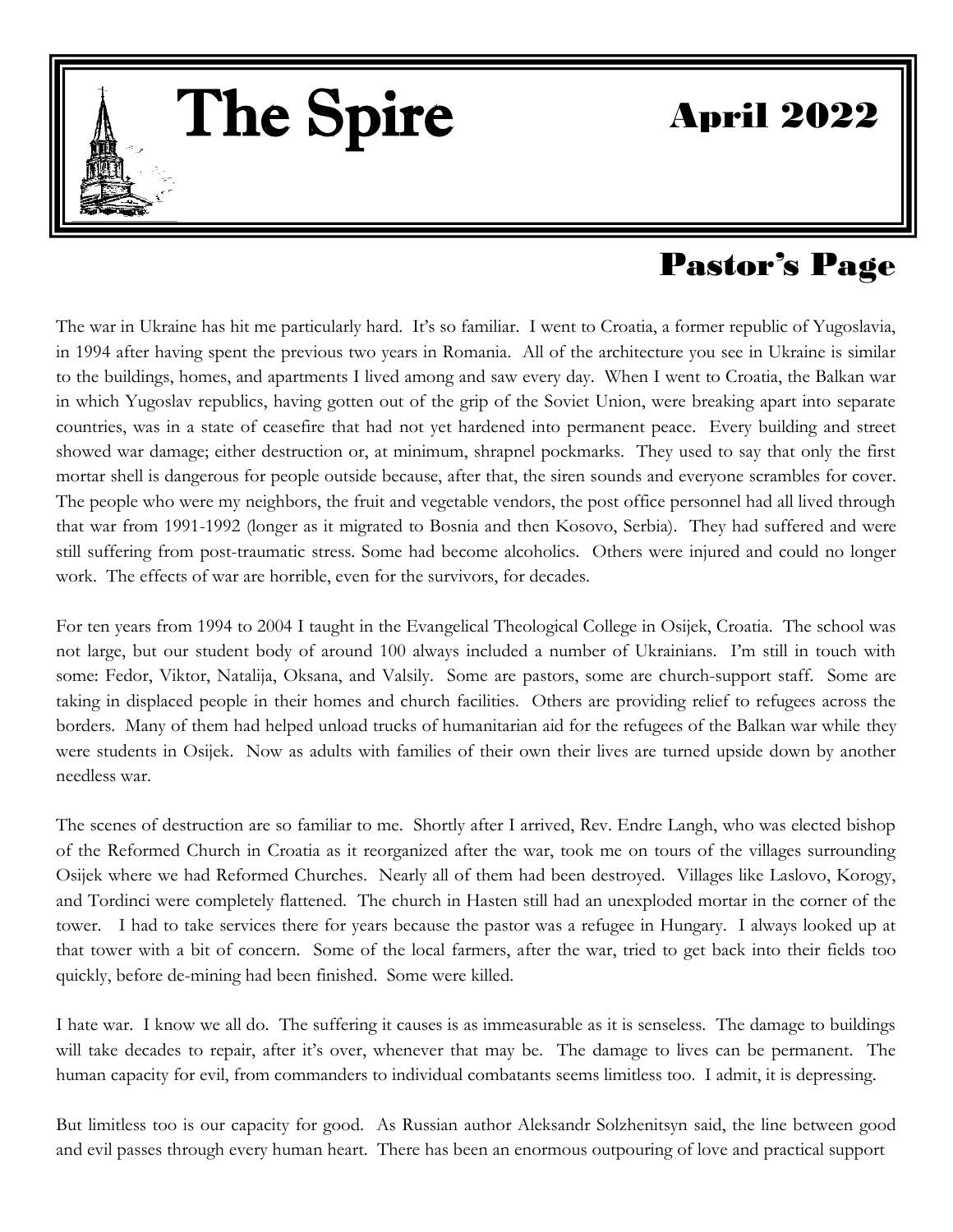for the people of Ukraine from every quarter of this country. Ironically, this horrible catastrophe has united Republicans and Democrats as we all dig deep to help. Our Ukrainian Supper fundraiser netted over \$8,000.00 which we sent to Mercy Corps who is

supporting local aid organizations. Our giving to the One Great Hour of Sharing supports Presbyterian Disaster Assistance which sends support to our partner organizations there.

There are Presbyterian Ukrainians, although in that part of the world they call themselves Reformed. Most are ethnically Hungarians who live on the western side of the Carpathian mountains in far West of the country. They are probably safe from the shelling at this point, but no doubt are flooded with displaced people. They will be receiving help through PDA.

In this season of Easter, we pray for peace. We pray for reconciliation. We pray for restoration and healing. We pray for our brothers and sisters in harm's way, and for those providing help. We cling to the hope of resurrection; Jesus is alive in every act of giving, every act of comfort, every expression of love. We grieve, but not as those without hope. We long for a future of swords beaten into plows and spears into pruning hooks. We practice resurrection.

Reformed Churches near Osijek, Croatia



Hasten Korogy Tordinci Laslovo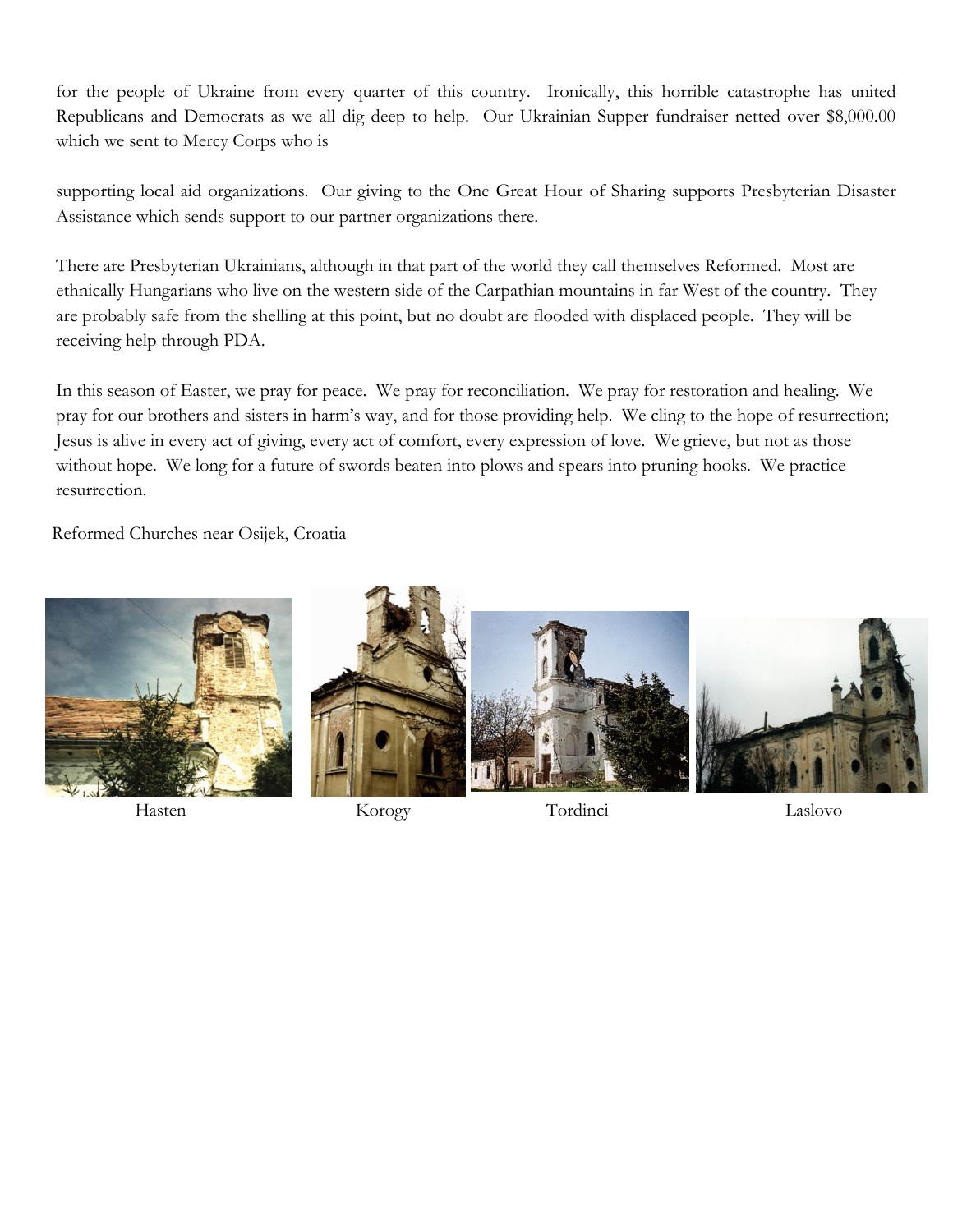## Deacon's Spotlight

Spring has Sprung! The thermometer continues to ride a roller coaster from 30's to almost 80 degrees. Flowers are beginning to bloom and trees are getting buds that will open into leaves and/or flowers. We are in the middle of the season of Lent.

We are thankful that COVID is declining and we can attend church without masks! (Please don't throw those masks out! It may make an annual reappearance or several appearances). We are able to get back to doing home visits. We have flowers ordered to deliver to our shut-ins on Palm Sunday. We will mail collegiate care packages the end of April! Wish you all a wonderful Easter with friends and family! Keep the Ukrainians in your prayers!

Respectfully,

Roberta Elliott

#### New COVID Masking Guidelines

Session has approved the recommendation from the Worship Committee that mask wearing at church will now be optional. Feel free to continue to wear a mask and distancing is still recommended.

#### Hospitalizations

During this time of the Covid-19 pandemic, we have discontinued hospital visitations for now.

#### What I have Learned…

It has now been over 4 months since I had the first knee surgery. Who could have anticipated that a simple knee replacement that is done hundreds of times each day would result in two additional trips to the O.R., followed by replacement that is done hundreds of times each day would result in two additional trips to the O.R., follow months of therapy. I am calling this! What have I learned during this extended period of recovery? The number one thing is that you, my friends and family of Central Presbyterian have been a true gift from God. I have been showered with such love that I scarce can take it in. This has included your prayers, visits, cards, texts, emails, delicious food, flowers, books, rides to and from 4 months of physical therapy, and even gift cards to relieve Mike from having to cook. He has learned to make excellent toast. I am now making progress with the physical therapy. I drove for the first time yesterday and can only anticipate a complete return to my independence. I pray God's love will rain down on you all and that you realize the second thing I have learned is what great things a few of God's people can do in seemingly ordinary ways.

All my love and gratitude,

Janis McClure

# Kathya….

Please keep Kathya, her family and her country in your prayers.

# Worship Service Videos

You can watch videos of our worship service at 11:30 Sunday morning at our Youtube channel or watch the recording of the service anytime.



# Central's Meal Share

Remember: if a meal is needed for a church member, contact Linda Riley at **Irriley@cox.net**. If you are unable to reach Linda, you can call Debbie at the church office.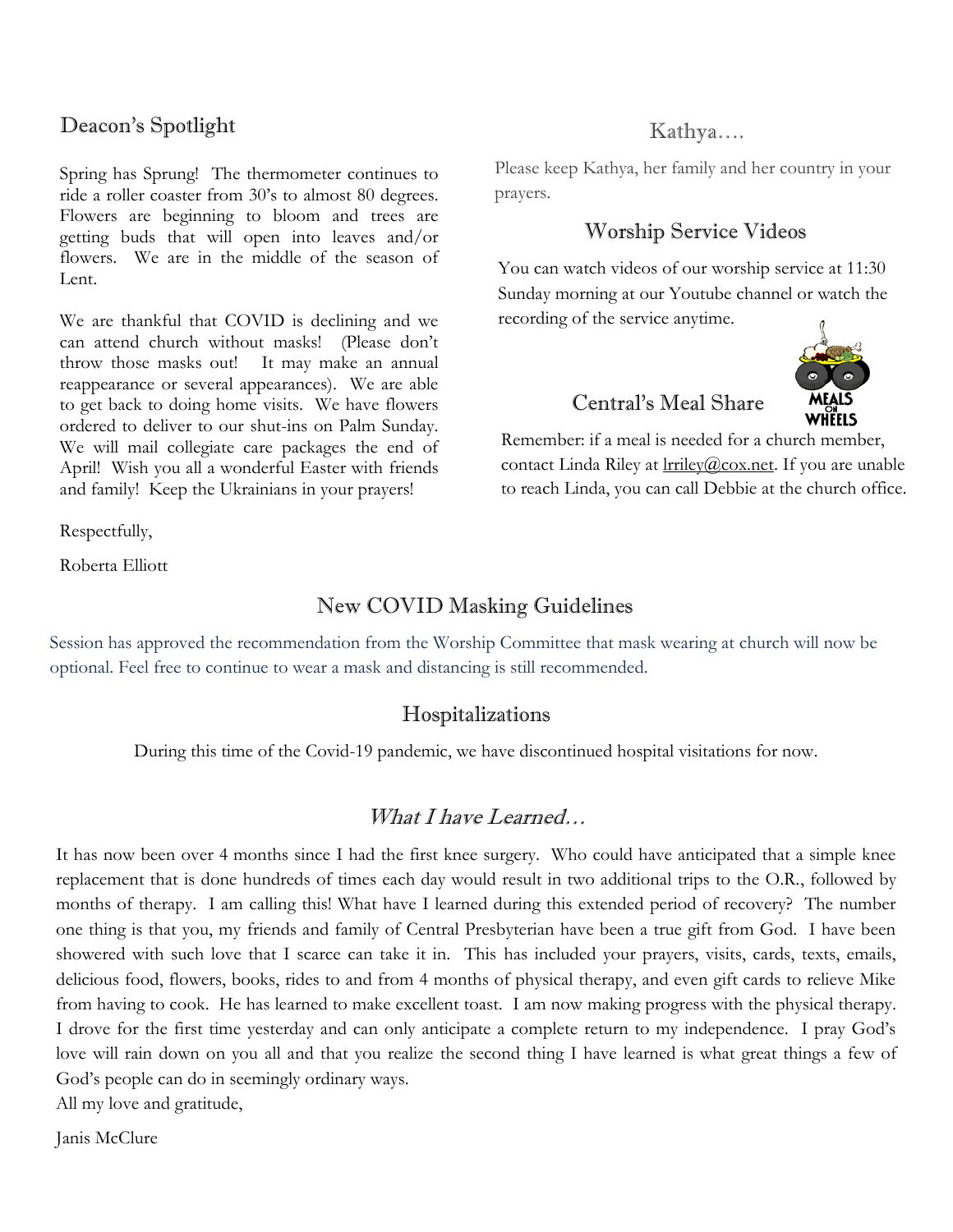# Officers of Central Presbyterian Church After Forthcoming Installation

#### **Session**

**Class of 2022 Class of 2023 Class of 2024** Sandy Barron Debi Wilkinson Cissy Rose<br>
Mike McClure Margaret Sparkman John Spain John Hale Suzanne Bethell Ruthie McRae

Margaret Sparkman John Spain

#### **Deacons**

| <b>Class of 2022</b> | Class of 2023 | Class of 2024   |
|----------------------|---------------|-----------------|
| Renda Cook           | Betty McSwain | Martin Hyatt    |
| Jo Hardy             | Larry Hall    | Suzanne Spain   |
| Linda Riley          |               | Jackie Franklin |
| Roberta Elliot       |               | Robert MacAfee  |
|                      |               |                 |

**Trustees**

**Class of 2022 Class of 2023 Class of 2024** Ken Cowan Carl Rose Stanhope Wilkinson



#### Care Committee

Every  $3<sup>rd</sup>$  Tuesday of the month, a group of caring individuals meet at Sweet Bay at 12:00 over lunch, we discuss visiting the shut-ins of our church. We team up and then go to visit those who aren't able to come to church. Please join this important mission of our church.

# April Birthdays



|  | Flower List for April |  |  |  |
|--|-----------------------|--|--|--|
|--|-----------------------|--|--|--|

Stanhope Wilkinson 04/30

|                 | April 3 - Mandy Fry               |
|-----------------|-----------------------------------|
| April 10 - Open |                                   |
|                 | April 17 - Larry Hall             |
|                 | April 24 - Charles and Renda Cook |

Every Sunday morning, it is a treat to get that first look at the weekly flowers. There are many openings on the flower calendar. Please help us fill in the dates.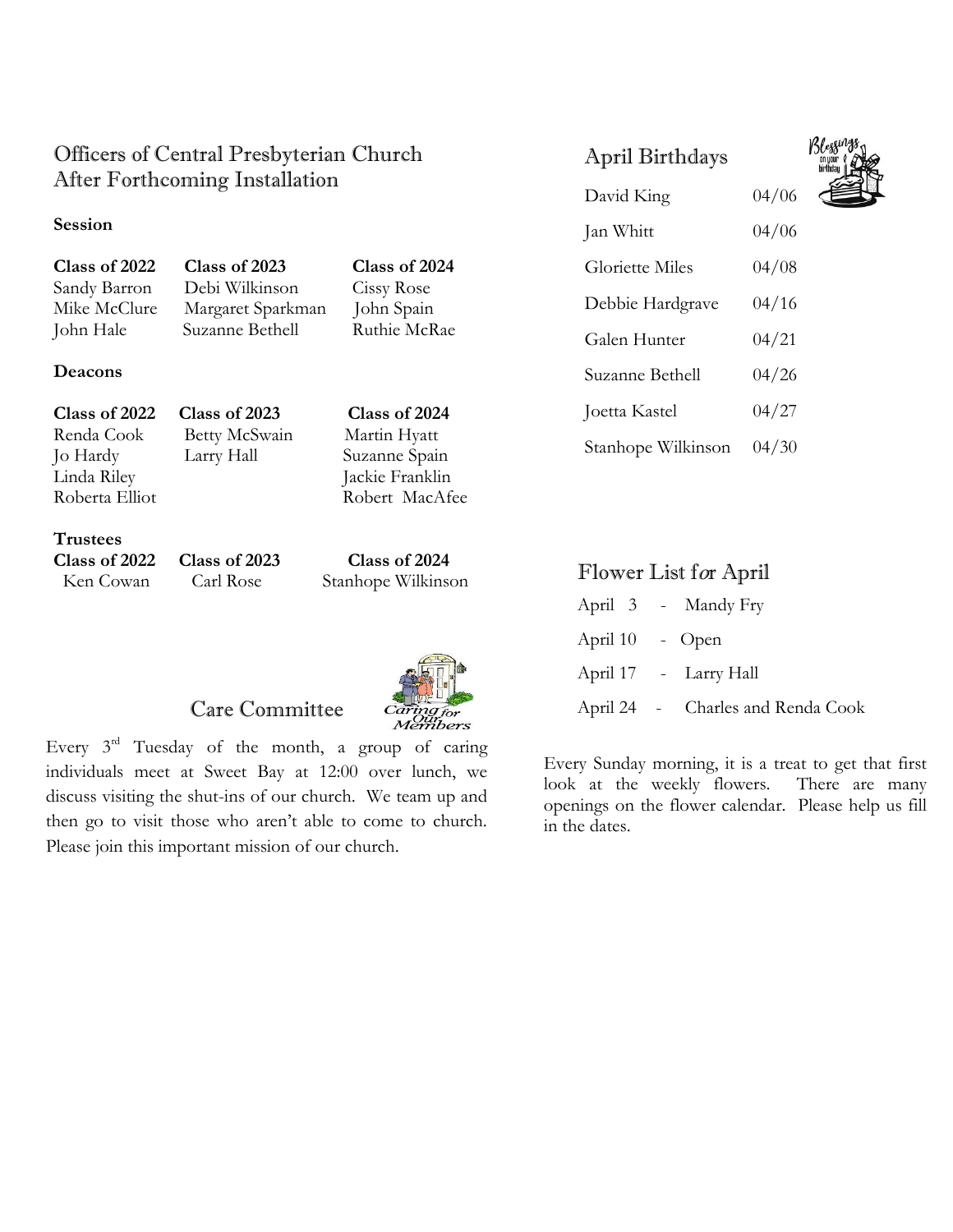## **Central Presbyterian Church**

#### **Minutes of Stated Session Meeting March 15, 2022**

#### **The regular meeting of the session was called to order at 6:05pm by Pastor Steven. The devotional was given by Cissy Rose on prayer and what God is doing for us is different for each person.**

Present: Pastor Kim, Pastor Steven, Margaret Sparkman, Suzanne Bethell, Cissy Rose, Mike McClure, Ruthie McRae and John Spain. Sandra Barron and John Hale by zoom and Debi Wilkinson was excused.

#### **The docket and minutes were approved, and a quorum was declared.**

Clerk Report : Liz Haupert's membership was transferred to Bethel Community Presbyterian in San Leandro, CA March 9th.

Pastor Report: A summary of the pastor's activities is included with the session packet. We will have an Ash Wednesday service. A \$10K grant was approved for Circle of Friends Movement.

#### COMMITTEE REPORTS

Building & Grounds: Jeff Jones will do the repairs on the New Vision Home. Also, will ask him about repairing the screen on the back porch. The state volunteers will do landscaping cleanup around the house saving \$850. Getting a couple of estimates on a new ice maker.

Christian Education: No report

Outreach: No report

Worship: No mask requirements for now. Communion went well. Signature pads are in the pews. New offering box near doors on the Rogers Ave. entrance.

Personnel: No report

Stewardship: There was a shortfall of \$10K for March P & L account. \$20-\$23K is needed each month to operate. Ruthie will look into having the electric co. do an energy evaluation on the New Vision and Sweet Homes due to high bills. No report from the Stewardship committee.

Visionary: No report.

New Business: Plan next Project Regen. Meeting. Mike will re-do the financial evaluation and reduce our new norm on attendance.

Next month's devotional will be given by Margaret Sparkman. The meeting was adjourned with prayer by Pastor Steven Kurtz at 7PM. May 17th is our next meeting.

Respectfully submitted,

Margaret Sparkman, Clerk of Session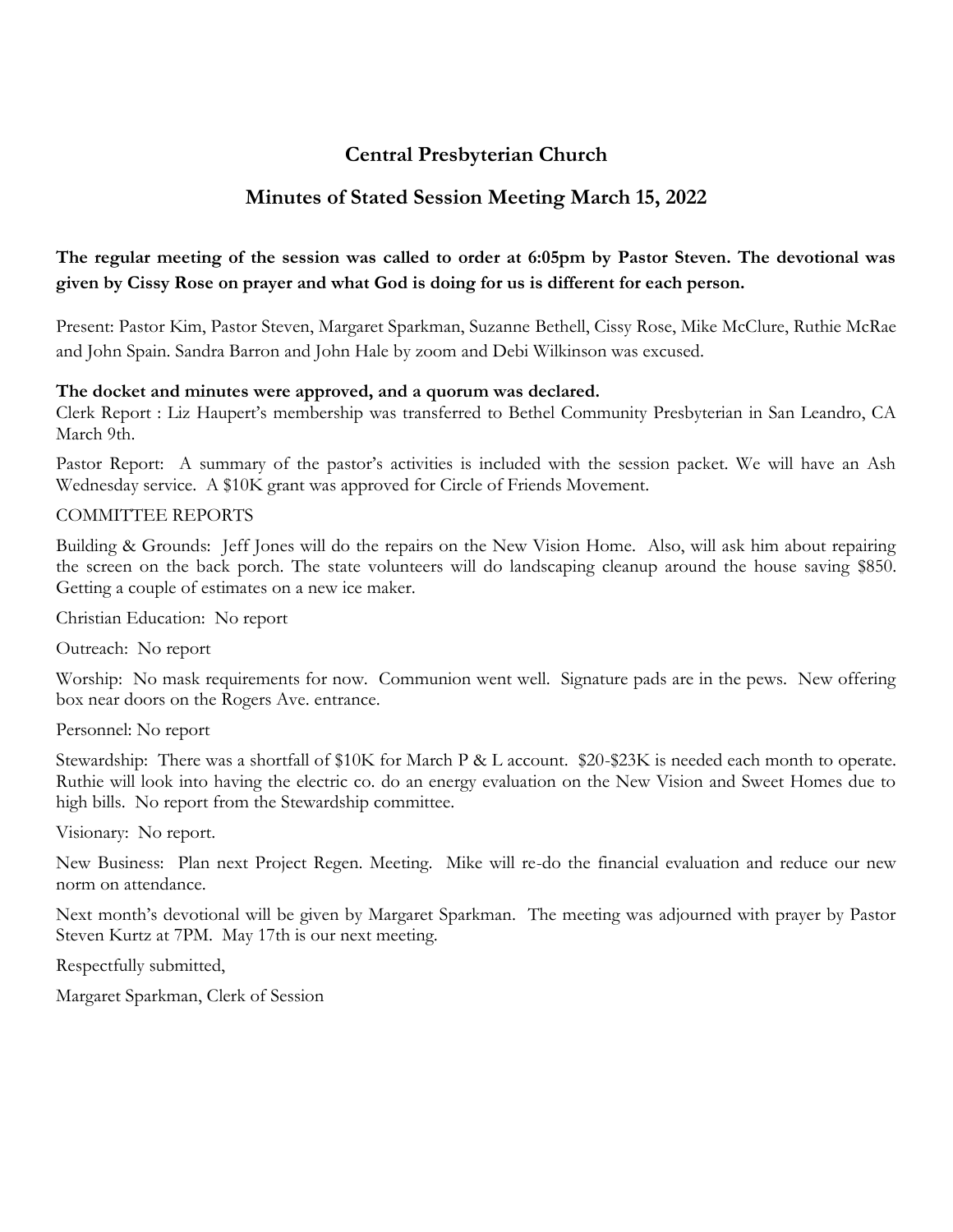### Sweet House Help Needed

The programs at the Sweet House include meals on Friday and Saturday evenings, every other week. Help is needed in meal preparation, set up (served buffet style) and clean up. If you could help with any of those tasks on any schedule that suits you, please let us know. This is an opportunity for our congregation to be directly involved, to meet some of the participants, leaders and parents, and to show love in a practical way. Please let Debbie in the church office know if you can help.

#### Flower Calendars

The Flower Calendar (or both this year and next) have been returned to the bulletin board, across from the choir room on the east side of the building. Please help fill in the empty dates.

#### Food Court

While we no longer enjoy the sights and sounds of the food cart going down the center aisle, we still need to bring non-perishable food items every Sunday. The Clearinghouse has a need for food that is greater than ever.